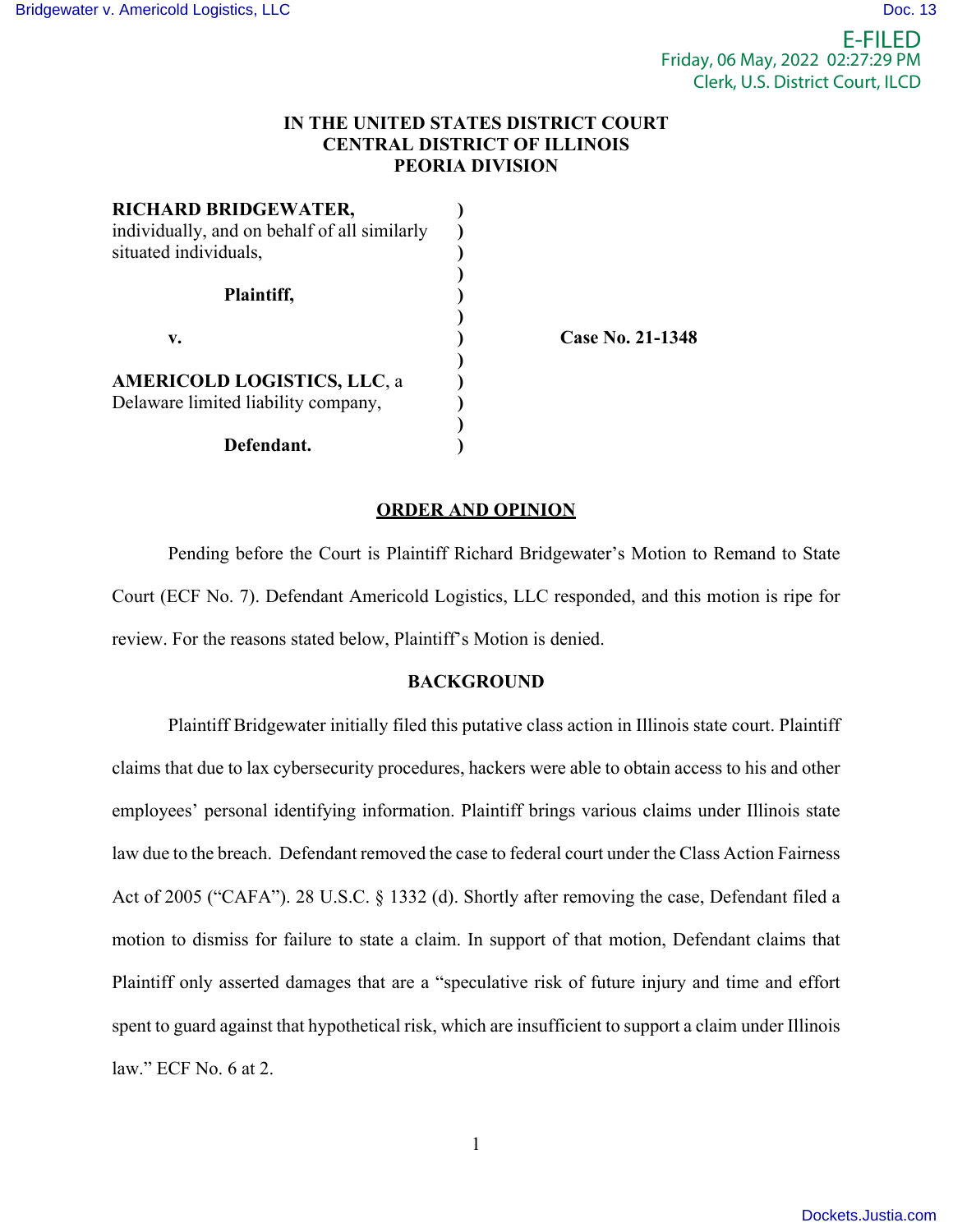In response, Plaintiff moved to remand this case, claiming that Defendant failed to establish that Plaintiff has Article III standing under the Constitution. Plaintiff cites Defendant's argument regarding Plaintiff's lack of cognizable damages under Illinois law as support for this argument. Plaintiff does not deny that the case meets the other requirements of CAFA. Plaintiff also does not directly assert that he lacks Article III standing but claims that Defendant failed to establish standing. Accordingly, Plaintiff argues that this Court must remand the case to state court because it lacks subject matter jurisdiction. *See* 28 U.S.C. § 1447(c) ("If at any time before final judgment it appears that the district court lacks subject matter jurisdiction, the case shall be remanded") *Barnes v. ARYZTA, LLC*, 288 F. Supp. 3d 834, 838 n.2 (N.D. Ill. 2017) (stating that defendant failed to persuade the court that Article III standing existed and remanding the case to state court). The Court will address Plaintiff's various arguments below.

## **LEGAL STANDARD**

Federal courts are courts of limited jurisdiction. If a plaintiff files a case in state court even though the federal courts also have jurisdiction, the defendant may remove the case to federal court. *Lincoln Prop. Co. v. Roche*, 546 U.S. 81, 89 (2005). Section 1441(a) provides:

> Except as otherwise expressly provided by Act of Congress, any civil action brought in a State court of which the district courts of the United States have original jurisdiction, may be removed by the defendant or the defendants, to the district court of the United States for the district and division embracing the place where such action is pending.

28 U.S.C. § 1441 (a). In relevant part, CAFA grants district courts original jurisdiction when "the matter in controversy exceeds the sum or value of \$5,000,000, exclusive of interest and costs," the class has more than 100 members, and at least one member of the proposed class is a citizen of a State different from the defendant. 28 U.S.C. § 1332(d); s*ee also Hart v. FedEx Ground Package Sys. Inc*., 457 F.3d 675, 679 (7th Cir. 2006). Under the "home state controversy" exception, district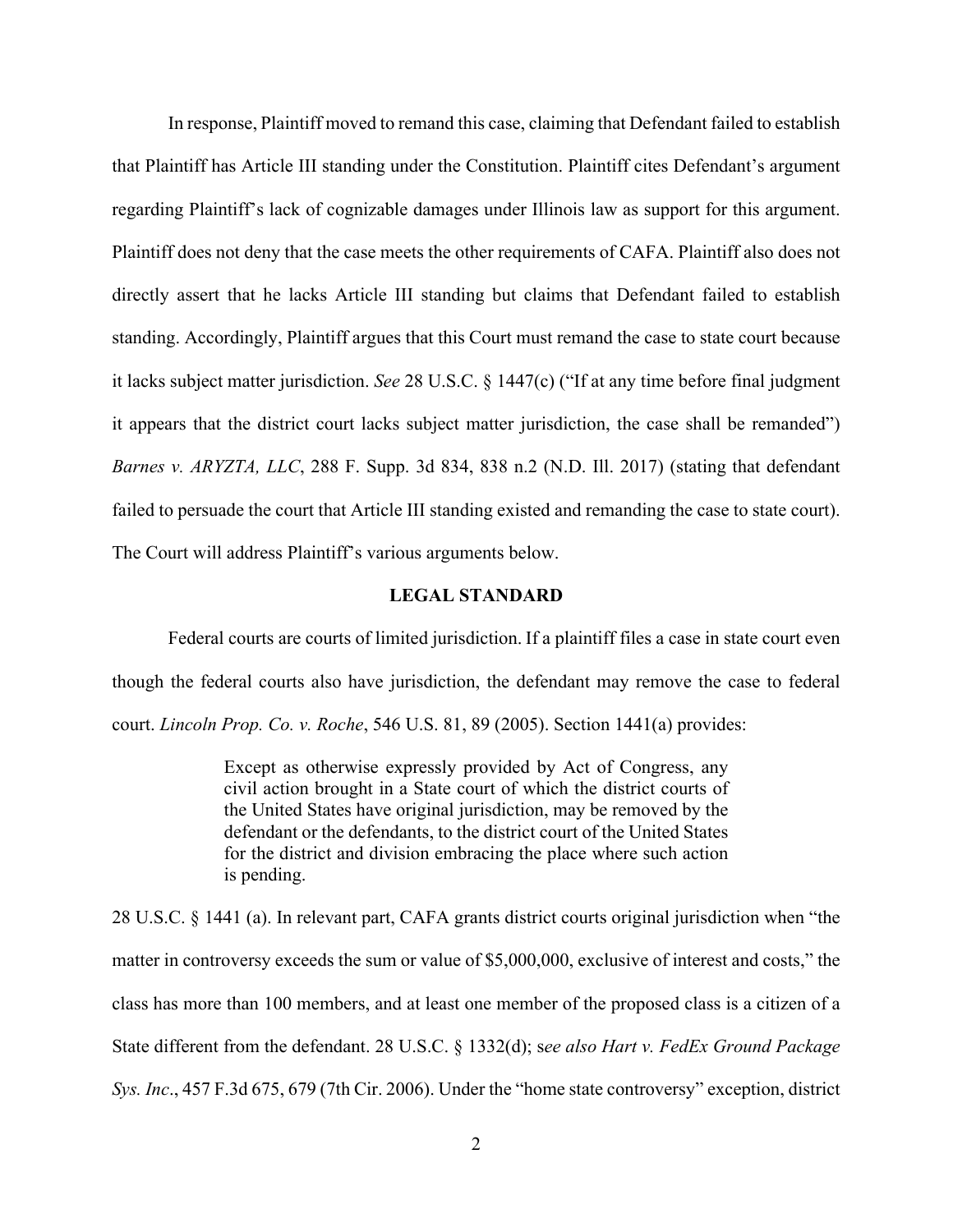courts must decline to exercise jurisdiction when certain local factors are present. *Hart*, 457 F.3d at 679. One example of a home state controversy is when more than two-thirds of the proposed plaintiff class members are citizens of the original filing state. *Id*. Once removing defendants prove the amount in controversy and the existence of minimal jurisdiction, the burden shifts to plaintiffs to prove that the local controversy exception should apply. *Id*.

Generally, however, the party invoking jurisdiction bears the burden of establishing all elements of federal subject matter at the time of removal. *Lujan v. Defenders of Wildlife*, 504 U.S. 555, 561 (1992); *Collier v. SP Plus Corp.*, 889 F.3d 894, 896 (7th Cir. 2018) ("[T]o establish federal subject-matter jurisdiction, [a removing defendant] must also show that [the plaintiffs] have Article III standing"). In other words, "the party that wants the federal forum is the one that has the burden of establishing the court's authority to hear the case," such that a removing defendant "must show that [the plaintiff] has Article III standing." *Thornley v. Clearview AI, Inc.*, 984 F.3d 1241, 1244 (7th Cir. 2021).

#### **DISCUSSION**

Plaintiff argues that this case must be remanded because Defendant claims in its Motion to Dismiss that Plaintiff did not allege cognizable damages under the relevant state laws, which Plaintiff interprets to mean that Defendant is arguing that Plaintiff lacks Article III standing. Plaintiff does not argue that Defendant failed to meet the other requirements for CAFA removal. Indeed, Defendant observes that Plaintiff alleges the attack impacted as many as 140,000 people which would mean each class member would only need \$35.71 in damages to meet the fivemillion-dollar jurisdictional minimum. ECF No. 1 at 5. Accordingly, Plaintiff's only argument focuses on Defendant's alleged failure to plead that Plaintiff has Article III standing.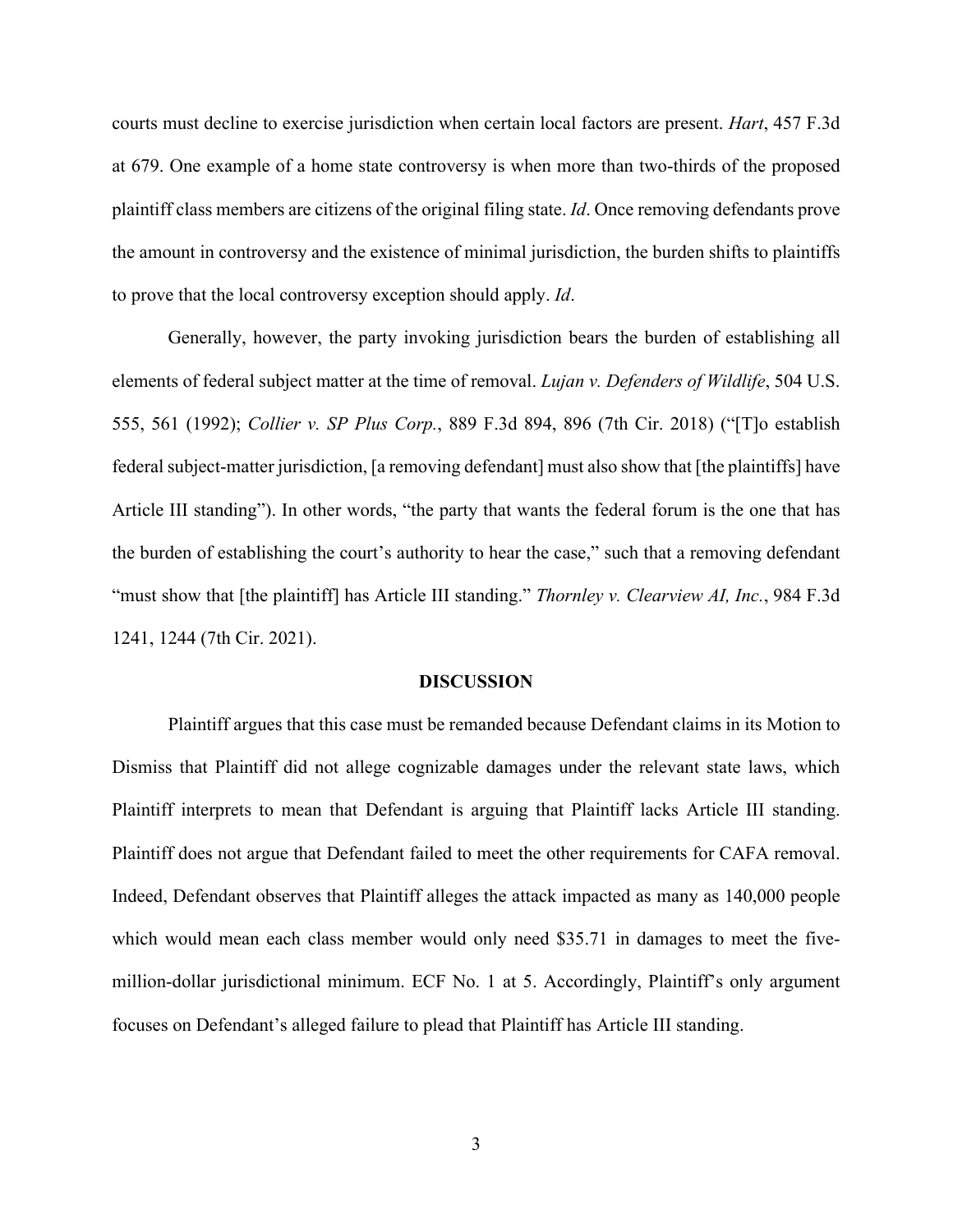Defendant argues that Plaintiff sufficiently alleged Article III standing in his Complaint under Seventh Circuit precedent. Defendant also argues that it did not have to specifically plead Article III standing in its Notice of Removal. As explained below, the Court agrees with Defendant that Article III standing is often a lower threshold than proving damages as an element of a claim and that Plaintiff meets the minimum requirements for Article III standing.

## **A. Plaintiff sufficiently pleads an injury-in-fact to establish Article III standing.**

"To establish injury in fact, a plaintiff must show that he or she suffered an invasion of a legally protected interest that is concrete and particularized and actual or imminent, not conjectural or hypothetical." *Spokeo, Inc. v. Robins,* 578 U.S. 330, 339 (2016) (quoting *Lujan v. Defenders of Wildlife*, 504 U.S. 555, 560, (1992) (internal quotation marks omitted)). "Allegations of *possible* future injury are not sufficient." *Clapper v. Amnesty Int'l USA*, 568 U.S. 398, 409 (2013) (emphasis in original; internal quotations omitted). An injury must be "certainly impending" to constitute an injury in fact. *Id.*

The Seventh Circuit standing has found standing in similar data breach cases. For example, in *Remijas v. Neiman Marcus Group, LLC*, 794 F.3d 688 (7th Cir. 2015), and *Lewert v. P.F. Chang's China Bistro, Inc.*, 819 F.3d 963 (7th Cir. 2016), hackers stole customer credit-card data from the defendant business. The Seventh Circuit found that even customers who did not experience fraudulent charges still faced the impending risk of future identity theft. *Remijas*, 794 F.3d at 693; *Lewert*, 819 at 966. The Seventh Circuit explained that "plaintiffs 'should not have to wait until hackers commit identity theft or credit-card fraud in order to give the class standing, because there is an objectively reasonable likelihood that such injury will occur.'" *Lewert*, 819 F.3d at 966 (quoting *Remijas*, 794 F.3d at 693). Accordingly, the courts found that the plaintiffs had standing even if they had not suffered fraudulent or unreimbursed charges.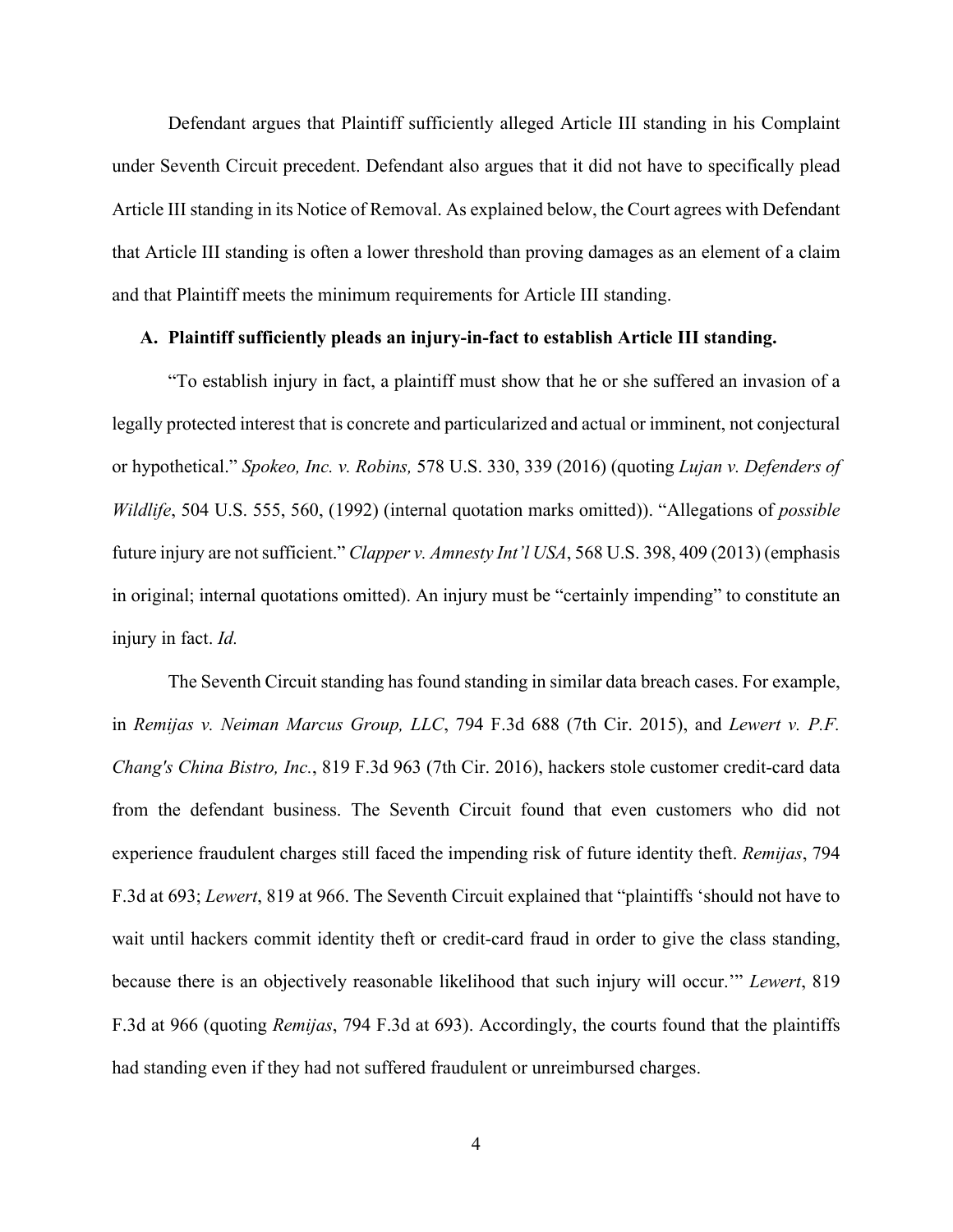The Seventh Circuit has also confirmed that damages as an element of a claim is distinct from the need to demonstrate an injury-in-fact for Article III standing. In *Pisciotta v. Old Nat. Bancorp*, the Seventh Circuit agreed that the plaintiffs sufficiently pleaded Article III standing but also concluded that the plaintiffs failed to establish a cognizable injury under state negligence law. *Pisciotta v. Old Nat. Bancorp*, 499 F.3d 629, 635 (7th Cir. 2007). Accordingly, it is not inconsistent for Defendant to argue that Plaintiff pleaded an injury-in-fact sufficient to establish Article III standing but failed to plead damages sufficient to support a state law claim.

Plaintiff has alleged several injuries, including that he has taken time and effort to mitigate the risk of identity fraud and that he has monitored his accounts to guard against fraudulent attempts to open accounts. He also claims that he will be subject to ongoing targeted spam, phishing attempts, and that he is at increased risk for identity theft and fraud. Even an "identifiable trifle" can constitute an injury in fact, and Plaintiff's claims meet this low burden. *See Craftwood II, Inc. v. Generac Power Sys.*, Inc., 920 F.3d 479, 481 (7th Cir. 2019) (holding that the resources used to print an unsolicited advertisement fax and the time lost reading the fax before discarding constitutes a concrete injury) (quoting *United States v. SCRAP*, 412 U.S. 669, 689 n.14 (1973)). Accordingly, the Court agrees that the record before it establishes that Plaintiff sufficiently pleaded an injury-in-fact to support Article III standing.

### **B. Defendant's Notice of Removal was adequate to establish federal jurisdiction.**

The Court is persuaded that Plaintiff sufficiently alleges that he suffered a concrete injury to establish Article III standing. Plaintiff, however, appears to argue that Defendant was required to explain that Plaintiff had Article III standing in its Notice of Removal and that remand to state court is the remedy for this purported failure.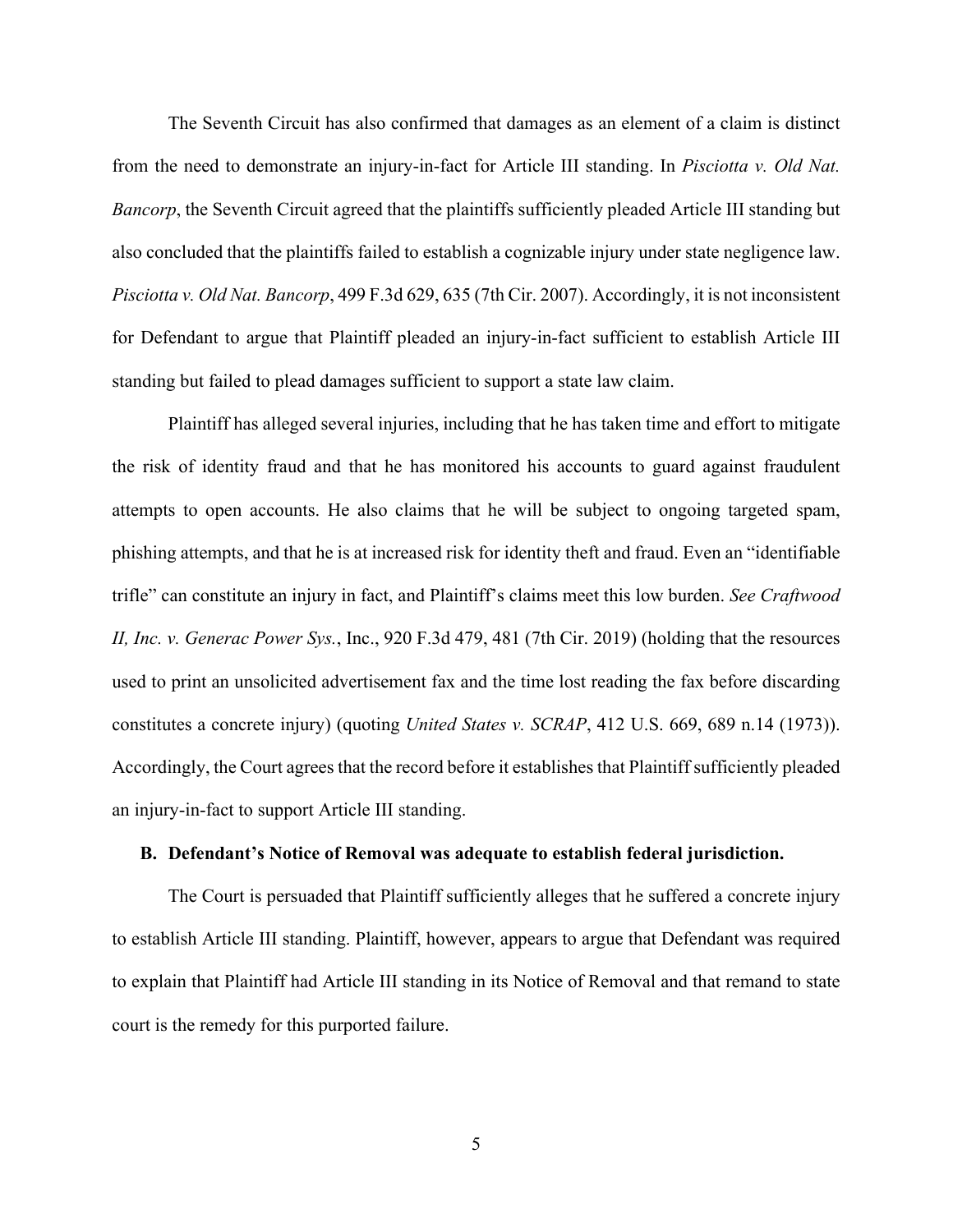Defendant's removal does outline the basis for Plaintiff's damages, explaining that Plaintiff seeks compensatory and punitive damages related to the time and effort to monitor for risk of identity theft and the increased threat of identity theft and fraud. ECF No. 1 at 6. Defendant also attaches Plaintiff's Complaint, where Plaintiff outlines the basis for his alleged damages. Accordingly, while Defendant did not specifically discuss Article III standing, the Notice and attached exhibits contain enough information for the Court to assess whether Plaintiff has standing. While the burden may lie with Defendant to establish the basis of federal jurisdiction, that does not necessarily require that a defendant mention Article III standing by name.

Instead, the Supreme Court has explained "[t]o remove a case from a state court to a federal court, a defendant must file in the federal forum a notice of removal 'containing a short and plain statement of the grounds for removal.'" *Dart Cherokee Basin Operating Co. v. Owens*, 574 U.S. 81, 83 (2014) (quoting 28 U. S. C. §1446(a)). In that case, the Supreme Court appeared satisfied that the notice of removal alleged that the class had more than 100 members, the parties were minimally diverse, and the amount in controversy exceeded \$5 million. *Id*. The Seventh Circuit also stated that once the removing defendants prove the amount in controversy and the existence of minimal diversity, the burden shifts to plaintiffs to prove that the local controversy exception to federal jurisdiction applies. *Hart*, 457 F.3d at 679. Accordingly, this also suggests that a defendant does not necessarily need to mention Article III standing by name. Standing is not reasonably in dispute and Defendant's alleged failure to mention the doctrine by name does not undermine the fact that Defendant's Notice and the accompanying filings establish standing.

# **C. Defendant's arguments in the case filed in the Eleventh Circuit do not bar it from asserting there is standing here.**

Plaintiff also points to Defendant's argument in a related case pending in the Eleventh Circuit involving Defendant's parent company where the same counsel moved to dismiss the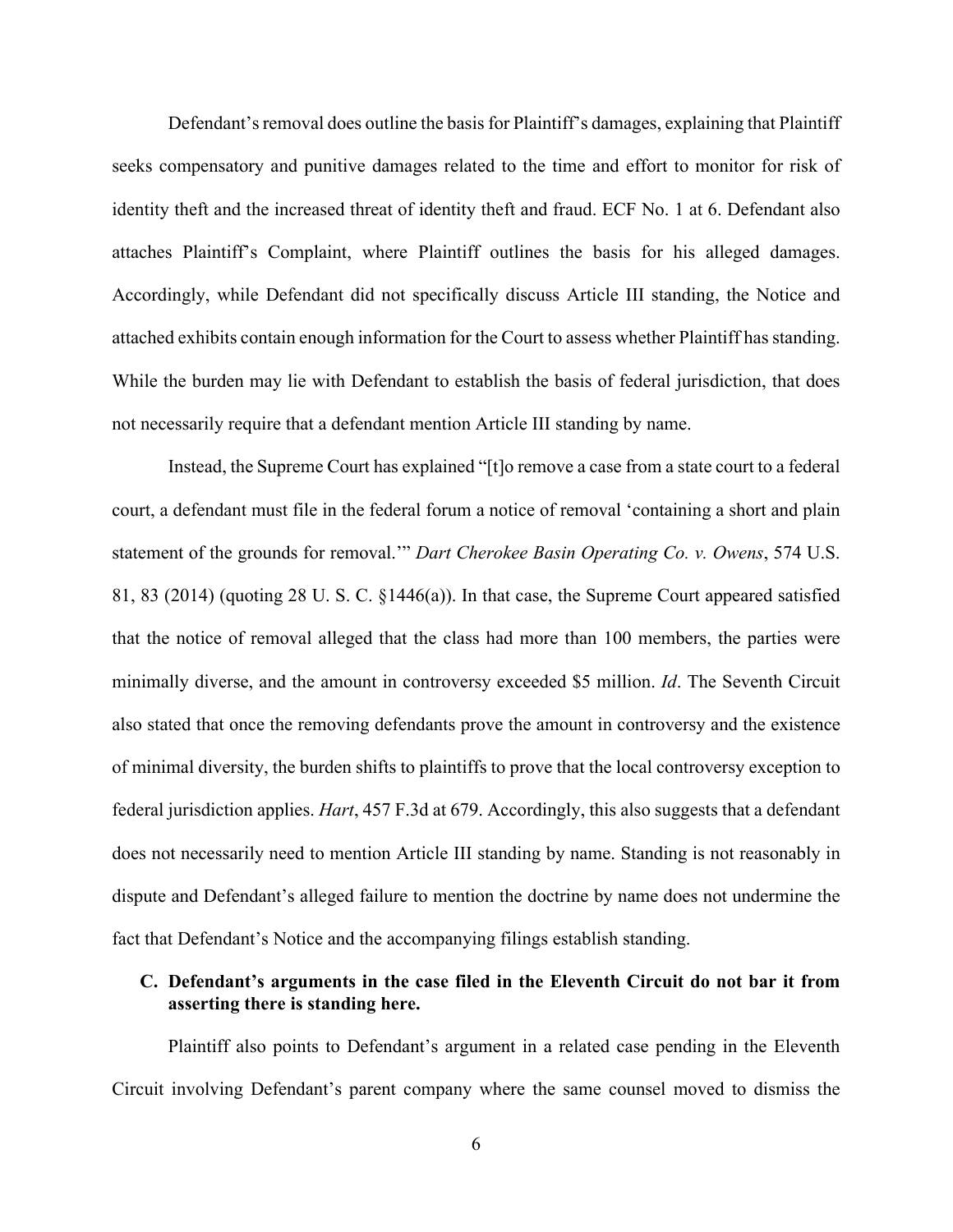claims related to this same data breach for lack of Article III standing. Defendant responds that different circuits take different approaches to Article III standing in the data breach context. *See Tsao v. Captiva MVP Restaurant Partners*, LLC, 986 F.3d 1332, 1340 (11th Cir. 2021) (recognizing that the issue of whether a plaintiff has Article III standing because he faces a substantial risk of identity theft, fraud, and other harm in the future due to a data breach is a question that has divided the Courts of Appeals). Accordingly, Defendant argues that the Eleventh Circuit precedent on the issue of standing conflicts with Seventh Circuit precedent, making the divergent arguments in different circuits appropriate. Since briefing, the Eleventh Circuit granted Defendant's Motion to Dismiss, finding that the plaintiff did have standing to bring the suit, but that the plaintiff otherwise failed to state a claim. ECF No. 12.

Plaintiff does not cite a particular legal doctrine that would prevent Defendant from making contradictory arguments. The most relevant doctrine appears to be judicial estoppel, which is an equitable doctrine that prevents a party who prevails on one ground from later repudiating that ground in another lawsuit. *U.S. v. Christian*, 342 F.3d 744, 747 (7th Cir. 2003). The purpose of the doctrine is to "protect the integrity of the judicial process" and is invoked by a court at its discretion. *New Hampshire v. Maine*, 532 U.S. 742, 749 (2001) (internal citations and quotations omitted). There is no set formula, but courts generally consider, whether (1) the later position is clearly inconsistent with the earlier position; (2) whether the party succeeded in persuading a court to accept its position; and (3) whether the party seeking to assert an inconsistent position would derive an unfair advantage. *Id*; *see also Jarrard v. CDI Telecomm., Inc.*, 408 F.3d 905, 915 (7th Cir. 2005). Here, Defendant did not succeed in persuading another court to accept its position that Plaintiff lacked standing, and the Court is persuaded that Defendant had reason to believe that the standards in the Seventh Circuit and Eleventh Circuit may differ. It would not be appropriate to